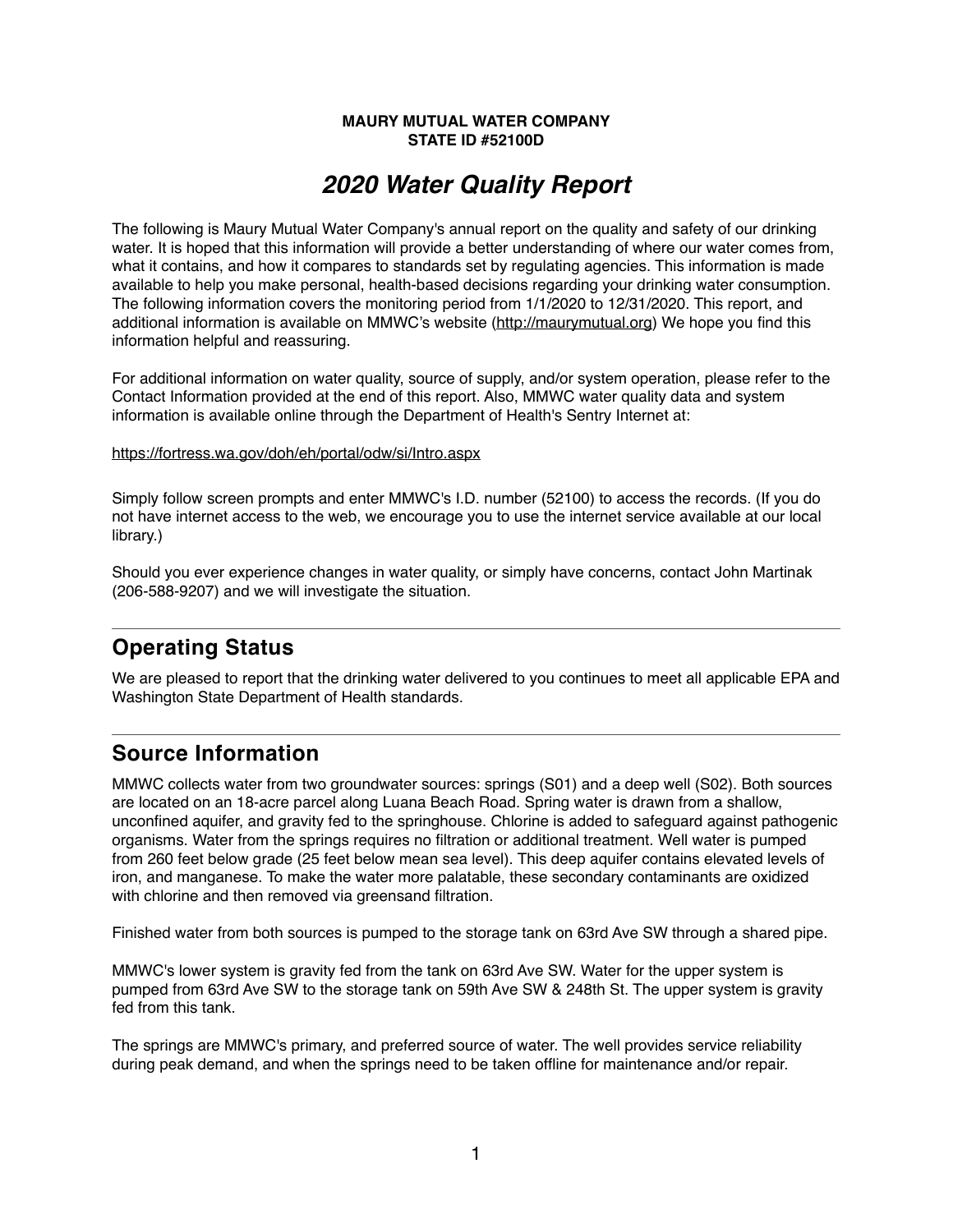#### **Source water assessment and its availability:**

The Department of Health Office of Drinking Water has compiled Source Water Assessment Program (SWAP) data for all community water systems in Washington. SWAP data is available online at:

<https://fortress.wa.gov/doh/swap/>

#### *Reminder:*

*Any hazardous material that you put onto the ground or in your septic system could potentially pollute the groundwater. Please help us prevent groundwater contamination for this and future generations.*

### **Contaminants**

As water travels over the surface of the land or through the ground, it dissolves naturally occurring minerals, and can pick up substances resulting from the presence of animals or from human activity.

Drinking water, including bottled water, may reasonably be expected to contain at least small amounts of some contaminants. The presence of contaminants does not necessarily indicate that water poses a health risk. More information about contaminants and potential health effects can be obtained by calling the EPA's Safe Drinking Water Hotline (1-800-426-4791).

Some people may be more vulnerable to contaminants in drinking water than the general population. Immunocompromised persons such as persons with cancer undergoing chemotherapy, persons who have undergone organ transplants, people with HIV/AIDS or other immune system disorders, some elderly, and infants can be particularly at risk from infections. These people should seek advice about drinking water from their health care providers. EPA/Centers for Disease Control (CDC) guidelines on appropriate means to lessen the risk of infection by Cryptosporidium and other microbial contaminants are available from the Safe Water Drinking Hotline (800-426-4791) or by visiting EPA's web site: [http://](http://water.epa.gov/drink/index.cfm) [water.epa.gov/drink/index.cfm](http://water.epa.gov/drink/index.cfm)

#### **Contaminants that may be present in source water include:**

**Microbial contaminants**, such as viruses, parasites, and bacteria that may come from sewage treatment plants, septic systems, agricultural livestock operations, or wildlife.

**Inorganic contaminants,** such as salts and metals, which can occur naturally or result from urban stormwater runoff, industrial or domestic wastewater discharges, oil and gas production, mining, and farming.

**Pesticides and herbicides**, which may come from various sources such as agriculture, urban stormwater runoff, and residential uses.

**Organic chemical contaminants**, including synthetic and volatile organic chemicals, which are by products of industrial processes and petroleum production. They can also come from gas stations, urban stormwater runoff, and septic systems.

**Radioactive contaminants,** which can occur naturally or result from oil and gas production and mining activities.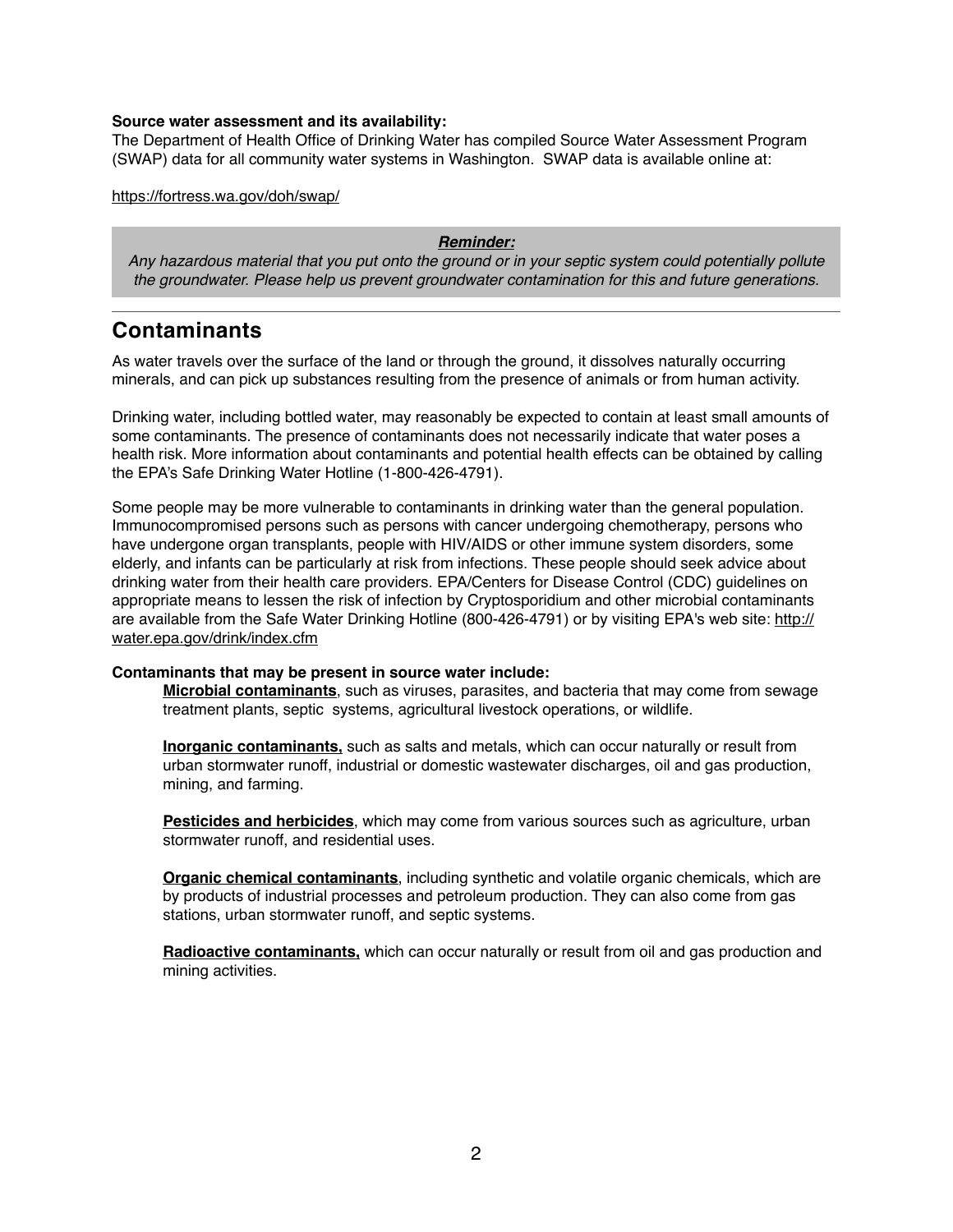### **Water Quality Data**

Our water is tested for more than 100 contaminants for which state and federal standards have been set. **Tables 1, 2 & 4** list all of the primary contaminants that were detected (in any amount) along with their respective Maximum Contaminant Levels (MCL's). Primary standards protect public health by limiting the levels of these contaminants in drinking water. **Table 3** shows the levels of secondary contaminants and common water properties of interest to many customers. Secondary contaminants have no known health effects but can impact the aesthetic properties of water (taste, odor, and appearance). Secondary Maximum Contaminant Levels (SMCL's) are guidelines only.

All water quality monitoring is done in compliance with state and federal regulations. Not all testing is required to be done every year.

#### **Terms & Abbreviations Used:**

**Action Level (AL):** The concentration of a contaminant which when exceeded, triggers treatment or other requirements which a water system much follow.

**Average Chlorine Residual:** The running annual average of residual (available) chlorine as measure at the entry point of the distribution system.

**Lead & Copper 90th Percent Value:** Out of every 10 homes sampled, 9 were below this level. This must be equal to or less than the AL or additional steps must be taken.

**Maximum Contamination Level (MCL):** The highest level of a contaminant that is allowed in drinking water. MCL's are set as close to the MCLG's as feasible using the best available treatment technology.

**Maximum Contamination Level Goal (MCLG):** The level of a contaminant in drinking water below which there is no known or expected risk to health. MCLG's allow for a margin of safety.

**Maximum Residual Disinfectant Level (MRDL):** The highest level of a disinfectant allowed in drinking water. There is convincing evidence that addition of a disinfectant is necessary for control of microbial contamination (e.g. chlorine, chloramines, chlorine dioxide).

**Maximum Residual Disinfectant Level Goal (MRDLG):** The level of drinking water disinfectant below which there are no known or expected risk to health. MRDLG's do not reflect the benefits of the use of disinfectants to control microbial contaminants.

**MFL** = million fibers per liter; **N/A =** not applicable; **ppb =** parts per billion; **ppm =** parts per million

#### **Secondary Maximum Contamination Level (SMCL):** No known healths risks, guidelines only.

**Year Tested:** Most recent testing done, in accordance with current regulations. (e.g. Lead & Copper standard testing is every 3 years). Both sources (S01 & S02) were granted a 9 -year monitoring waiver for Inorganic Chemicals (IOC's) by the Department of Health (DOH) based on water quality history. With a waiver, one IOC sample (28 different tests) is required every 9 years rather than every 3 years. DOH uses the monitoring waivers allowed by EPA because they save system money without compromising public health. The waivers are good for such a long time because the inorganic chemicals in groundwater do not typically change over time, since the source is natural and consistent. Annual nitrate testing is never waived (see Table 2).

**Your Water:** The water supplied to your homes is blend of two sources (springs and a well). The springs are the primary source of supply. Effective in 2014, any water quality testing of the source may be done on the blend of water being served to customers (one sample, one result).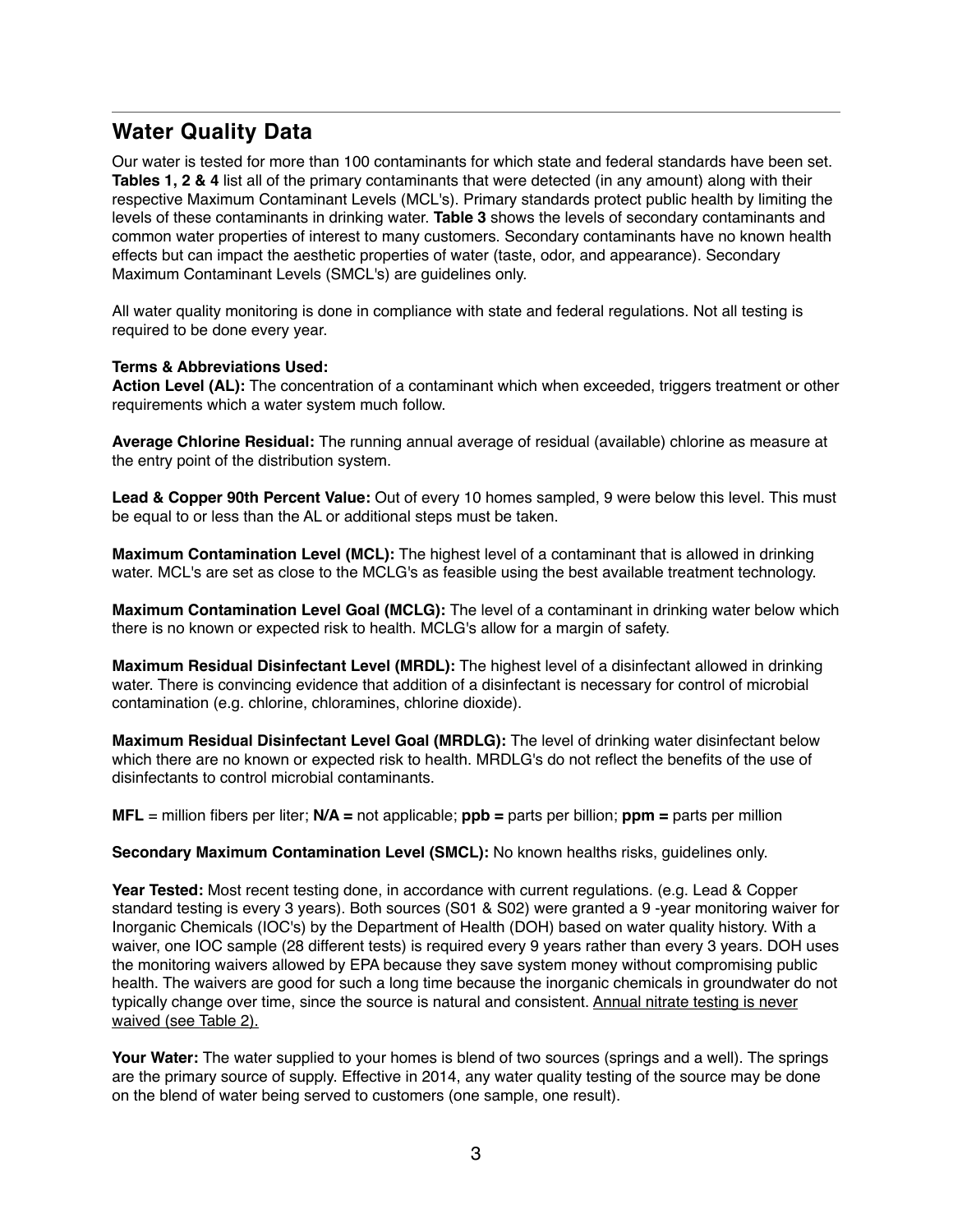#### **Table 1: Disinfectant & Disinfection By-Products**

The Department of Health requires that MMWC maintain a minimum chlorine residual of 0.3 ppm at entry to distribution and 0.2 ppm chlorine residual throughout the system. Residuals are measured during daily inspections at least 5 days per week.

| <b>Disinfectant</b>                                       | Tested         | <b>MRDL</b> | <b>MRDLG</b> | <b>YOUR</b><br><b>WATER</b>                                            | Compliant?<br>(Y/N) | <b>Typical Source of Contaminant in</b><br><b>Drinking Water</b>                               |
|-----------------------------------------------------------|----------------|-------------|--------------|------------------------------------------------------------------------|---------------------|------------------------------------------------------------------------------------------------|
| Free Chlorine (ppm) at<br>entry to distribution<br>system | Daily          | 4           | 4            | 0.73 (average)<br>chlorine<br>residual at<br>entry to<br>distribution) | Υ                   | Water additive used to kill microbes:<br>oxidant used in iron and manganese<br>removal process |
|                                                           |                |             |              |                                                                        |                     |                                                                                                |
| <b>Disinfection By-</b><br><b>Product</b>                 | Year<br>Tested | <b>MRDL</b> | <b>MCLG</b>  | <b>YOUR</b><br><b>WATER</b>                                            | Compliant?<br>(Y/N) | <b>Typical Source of Contaminant in</b><br><b>Drinking Water</b>                               |
| Total Trihalomethanes.<br>TTHM (ppb)                      | 2020           | 80          | N/A          | 8.89                                                                   | Υ                   | By-product of drinking water disinfection                                                      |

#### **Table 2: Primary Inorganic Contaminants Detected in Your Drinking Water**

| Inorganic<br>Contaminant<br>(units) | Springs/S01<br>(date tested)                            | Well/S02<br>(date tested) | <b>MCL</b> | <b>MCLG</b> | Compliant?<br>(Y/N) | <b>Typical Source of Contaminant in</b><br><b>Drinking Water</b>                                             |
|-------------------------------------|---------------------------------------------------------|---------------------------|------------|-------------|---------------------|--------------------------------------------------------------------------------------------------------------|
| Arsenic (ppb)                       | < 1.0<br>(10/2019)                                      | < 1.0<br>(8/2013)         | 10         | $\Omega$    | Υ                   | Erosion of natural deposits; Runoff from<br>orchards; Runoff from glass and<br>electronics production wastes |
| Asbestos (MFL)                      | $<$ 0.12 (10/2019), sample<br>collected in distribution |                           |            |             | Υ                   | Decay of asbestos cement water mains;<br>Erosion of natural deposits                                         |
| Nitrate (ppm)                       | 5.37<br>(03/2020)                                       | 0.20<br>(10/2020)         | 10         | 10          | Υ                   | Runoff from fertilizer use; leaching from<br>septic tanks; erosion of natural deposits                       |

#### **Arsenic:**

Your drinking remains far below EPA's revised drinking water standard for arsenic. The Department of Health requires the following information for reporting between 5 - 10 ppb arsenic. We are providing it as additional information: "There is a small chance that some people who drink water containing low levels of arsenic for many years could develop circulatory disease, cancer, or other health problems. Most types of cancer and circulatory diseases are due to factors other than exposure to arsenic. EPA's standard balances the current understanding of arsenic's health effects against the costs of removing arsenic from drinking water."

#### **Asbestos:**

A portion of Maury Mutual's distribution systems consists of asbestos cement water mains. Routine samples are collected to detect the onset of decay. Maury Mutual's asbestos cement pipes have shown no sign of decay. Some people who drink water containing asbestos in excess of the MCL over many years may have an increased risk of developing benign intestinal polyps.

#### **Nitrate:**

Nitrate in drinking water at levels above 10 ppm is a health risk for infants of less than six months of age. High nitrate levels in drinking water can cause blue baby syndrome. Nitrate levels may rise quickly for short periods of time because of rainfall or agricultural activity. If you are caring for an infant, you should ask for advice from your health care provider.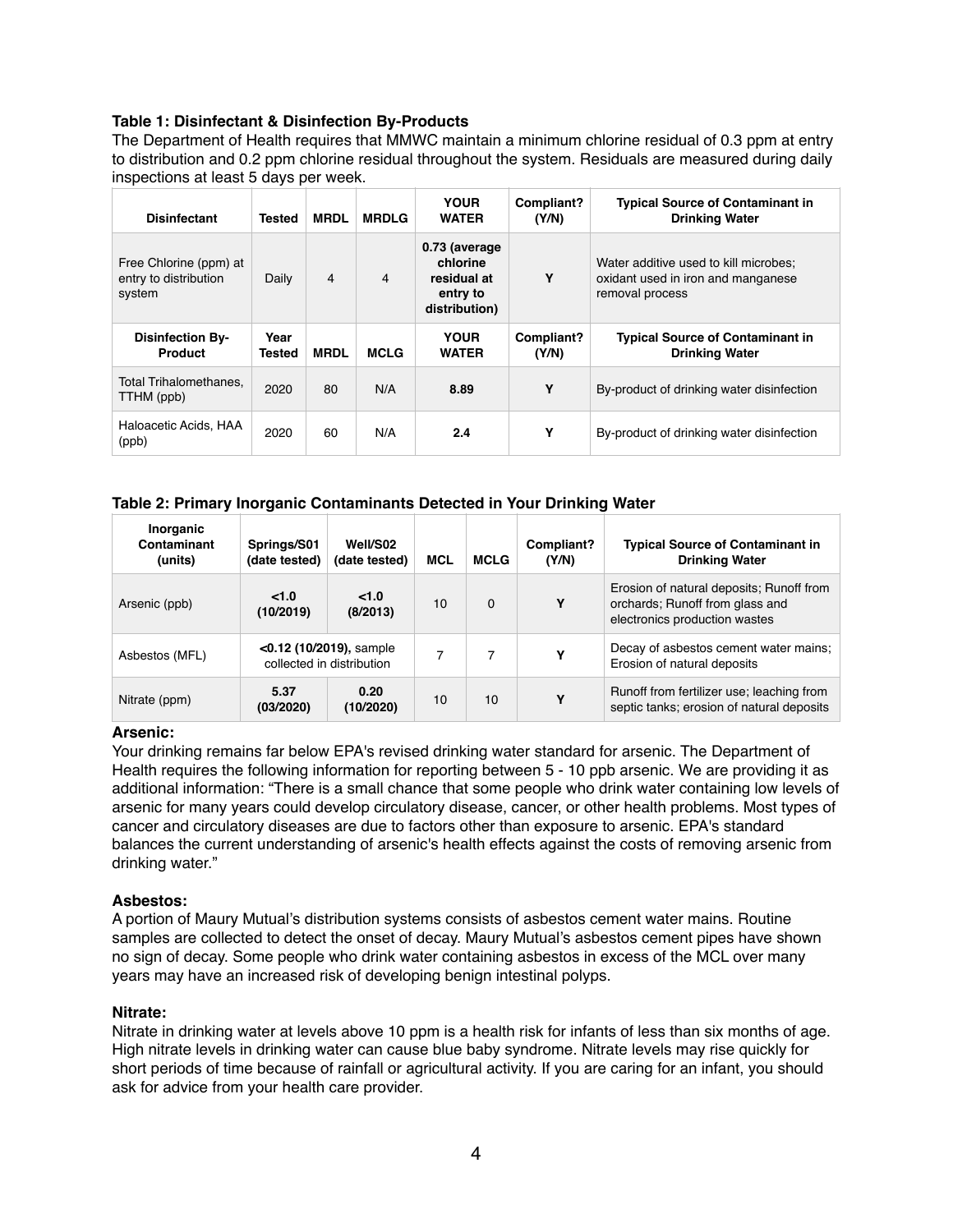| Inorganic<br><b>Contaminant (units)</b> | Springs/S01<br>(year tested) | Well/S02<br>(year tested) | <b>SMCL</b> | Compliant?<br>(Y/N) | <b>Typical Source of Contaminant in</b><br><b>Drinking Water</b> |
|-----------------------------------------|------------------------------|---------------------------|-------------|---------------------|------------------------------------------------------------------|
| Iron (ppm)                              | < 0.10(2019)                 | < 0.10(2019)              | 0.3         | Y                   | Leaching from natural deposits; industrial<br>wastes             |
| Manganese (ppm)                         | < 0.010<br>(2019)            | < 0.010<br>(2019)         | 0.05        | Υ                   | Leaching from natural deposits                                   |
| Chloride (ppm)                          | 6.1(2019)                    | 6(2013)                   | 250         | Υ                   | Runoff/leaching from natural deposits;<br>seawater influence     |
| Sodium (ppm)                            | 6.8 (2019)                   | 8 (2013)                  | N/A         | Υ                   | Erosion of natural deposits; seawater<br>influence               |
| Hardness (ppm)                          | 92.0 (2019)                  | 74 (2013)                 | N/A         | Υ                   | Erosion of natural deposits                                      |

| Table 3: Secondary Inorganic Contaminants Detected in Your Drinking Water |
|---------------------------------------------------------------------------|
|---------------------------------------------------------------------------|

**Iron & Manganese:** Water from the Springs/S01 is naturally low in iron and manganese, and is not treated. The opposite is true of water from the Well/S02. Raw/pre-treatment water samples from the Well/ S02 contained 1.23 mg/L of iron and 0.086 mg/L of manganese, both exceeding the Secondary Maximum Contamination Level (SMCL). The results posted in Table 3 for the Well/S02 are post-treatment results. The SMCL for iron and manganese are not based on heath effects as primary MCL's are, but based on aesthetic cosmetic effects. Left untreated, water from the Well/S02 would likely have noticeable odor and taste issues, as well as stain clothes and/or plumbing fixtures.

**Chloride & Sodium:** Given the Well/S02's proximity to the north shore of Maury Island, and the pump draws from below mean sea level, an increase in chloride levels could indicate salt water intrusion. This has not been the case. The EPA identifies 20 ppm of sodium as a level of concern for customers who must restrict their dietary intake.

**Hardness:** Hardness is the amount of dissolved calcium and magnesium there is in water. Harness is not considered a health concern, but a nuisance. Hard water can cause mineral build in plumbing, water heaters/fixtures, and poor performance of soaps and detergents.

 $0-75$  ppm = "soft" water 75-150 ppm = "moderately hard" 150-300 ppm = "hard"  $>300$  ppm = "very hard"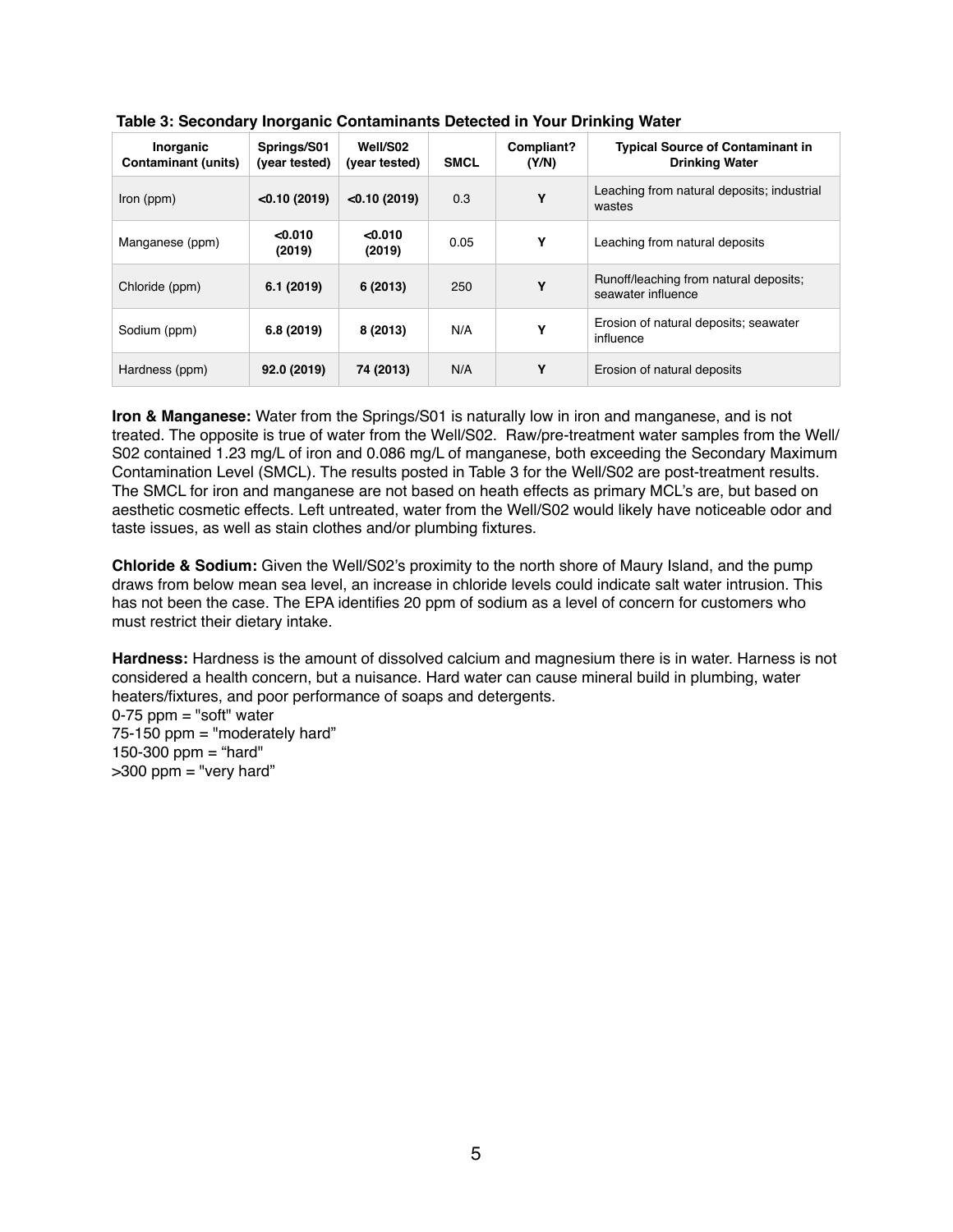#### **Table 4: Lead & Copper Monitoring:**

Samples are collected at customer faucets. The number of homes monitored is based on population served by the system. Specific EPA-mandated criteria are used to select the homes

| Primary<br>Inorganic<br>Contaminant | Year<br><b>Tested</b> | AL  | No. of<br>homes<br>sampled | 90th<br><b>Percentile</b><br>Value | No. of<br>homes<br>exceeding<br>the AL | Compliant?<br>(Y/N) | <b>Typical Source of Contaminant in</b><br><b>Drinking Water</b>        |
|-------------------------------------|-----------------------|-----|----------------------------|------------------------------------|----------------------------------------|---------------------|-------------------------------------------------------------------------|
| Lead (ppb)                          | 2019                  | 15  | 5                          | 4.15                               | 0                                      | Υ                   | Corrosion of household plumbing<br>systems; erosion of natural deposits |
| Copper (ppm)                        | 2019                  | 1.3 | 5                          | 0.9355                             | 0                                      | Υ                   | Corrosion of household plumbing<br>systems; erosion of natural deposits |

**Lead & Copper:** In Washington State, lead in drinking water comes primarily from materials and components used in household plumbing. The more time water has been sitting in pipes, the more dissolved metals, such as lead, it may contain. Elevated levels of lead can cause serious health problems, especially in pregnant women and young children.

To help reduce potential exposure to lead: for any drinking water tap that has not been used for 6 hours or more, flush water through the tap until the water is noticeably colder before using for drinking or cooking. You can use the flushed water for watering plants, washing dishes, or general cleaning. Only use water from the cold water tap for drinking, cooking, and especially for making baby formula. Hot water is likely to contain higher levels of lead. If you are concerned about lead in your water, you may wish to have your water tested.

Information on lead in drinking water is available from EPA's Safe Drinking Water Hotline at 1-800-426-4791 or online at:

#### <http://www.epa.gov/safewater/lead>.

#### **Organic Chemicals & Contaminants:**

MMWC tested its water sources for 14 different herbicides and 31 pesticides in 2018, as well as 58 different volatile organic chemicals (VOC's) in 2020. There were no detections of any of these contaminants. VOC's are by-products of industrial processes and petroleum production, and can also come from gasoline stations and dry cleaning facilities. The Department of Health has granted monitoring waivers for any further organics monitoring. Waiver eligibility is based on the sources' susceptibility ratings, water quality history, and from information gathered from across the state.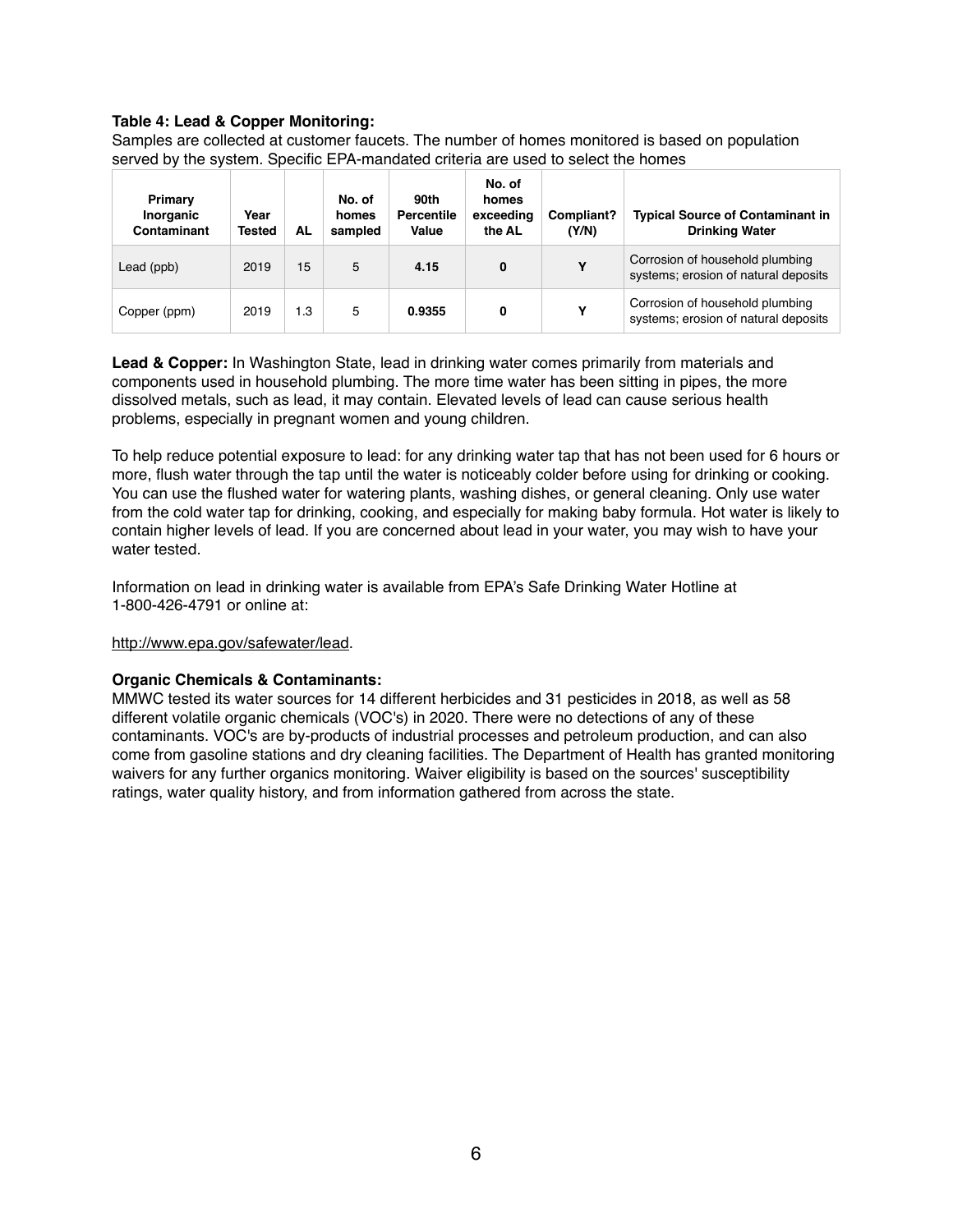### **Water Usage:**

2020 saw higher than normal water usage. Summer temps were higher, and it was a bit drier than normal, increasing irrigation needs, the key component of peak demand. The water use average was also driven up by customer side leaks. When meters are read at the end of each billing period, we do our best to notify members of a possible leak in their plumbing system. Please refer to "Leak Detection" on the following page to learn how to check for lost water on your own.

Bear in mind the same seasonal factors that increase demand tend to reduce supply, especially from our shallow springs. *Please irrigate wisely, your conservation efforts help to maintain the quality and reliability of water service.* 

The following graph shows water use (gallons per day) per full-time residence during peak demand (July/ August), and average day use throughout the year. To track your water use, simply multiply the "Amount used" on your water bill by 7.48 to convert from cubic feet to gallons. Divide this number by 60 (days in a billing period) to identify average day usage. For example:

Amount used = 830 (cubic feet)  $x \, 7.48 = 6,208$  gallons, divided by 60 = 103 gallons per day